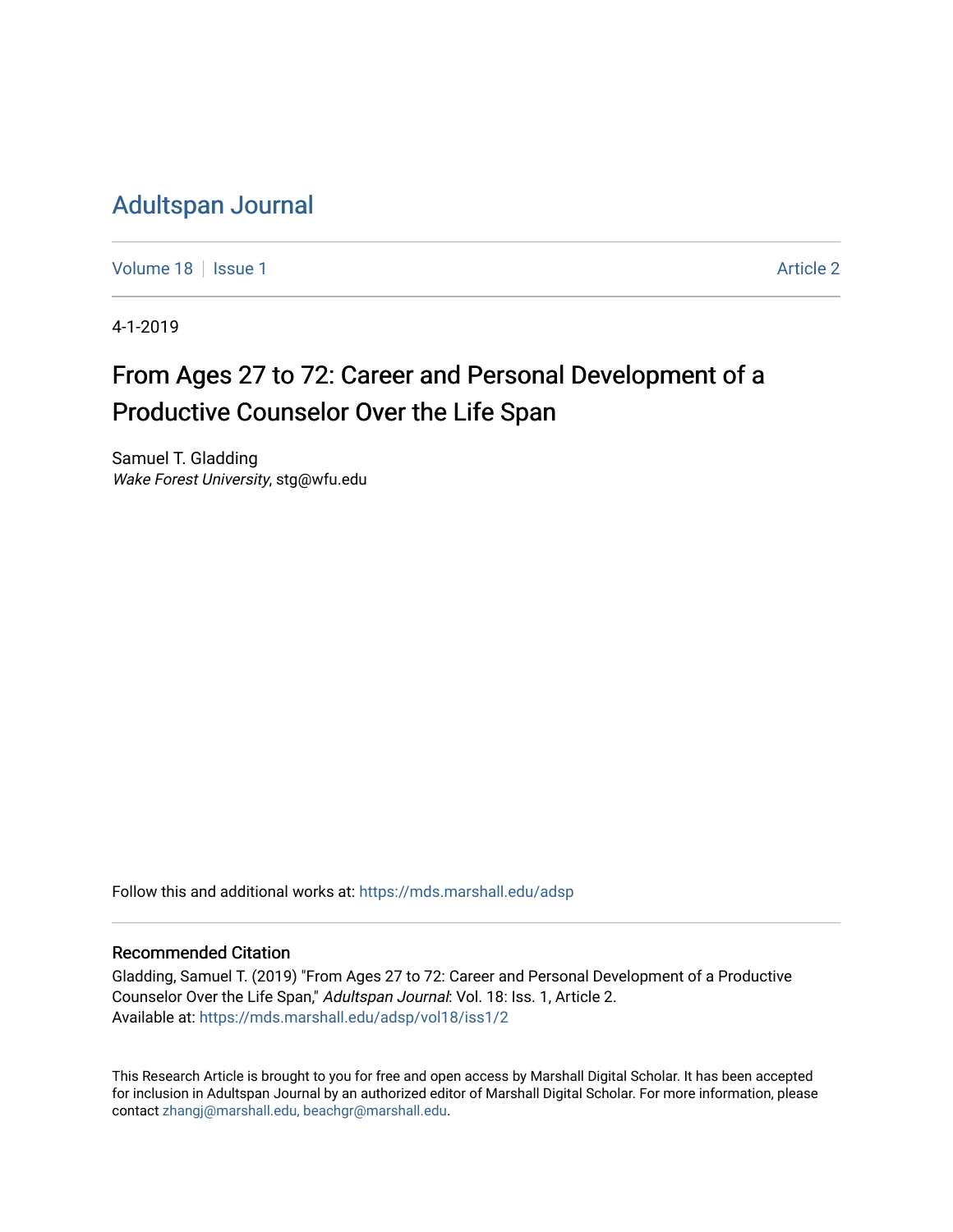# **From Ages 27 to 72: Career and Personal Development of a Productive Counselor Over the Life Span**

**Samuel T. Gladding**

*Interviews of productive counselors usually do not capture their adult life span in depth. This article examines the life of a prolific counselor over 5 decades in context and through the theories of personal and career development formulated by Erikson (1994) and Super (1980). It looks biographically at his life and its challenges as well as resolutions to difficulties he faced in the process. Lessons that have universal application are highlighted.* 

*Keywords:* life span, adult development, career development, Erik Erikson, Donald Super

Life can be serendipitous. Planning and reality often diverge. In examining my life at the age of 72, I am somewhat amazed at what happened. From elementary school to Yale Divinity School, I planned to be a minister. Yet halfway through my studies at Yale, I realized I was on the wrong track. I admired those who were going into the ministry and my maternal grandfather—for whom I was named—who was a minister. However, it was not a good fit for me. By chance and through some examination of my abilities, and specifically through a class assignment requiring me to listen and reflect with a man whose son had been killed in the Vietnam War, I realized counseling was where I belonged. I detected a feeling in my gut different from that I had when I considered being a minister. It was peaceful and calming as opposed to being turbulent and unsettled. In addition, I enjoyed the reading material in counseling, especially the works of Carl Rogers. I even traveled from New Haven to New York City four Tuesday nights to take a class on existentialist counseling with Rollo May. However, as

*Samuel T. Gladding, Department of Counseling, Wake Forest University. Correspondence concerning this article should be addressed to Samuel T. Gladding, Department of Counseling, Wake Forest University, PO Box 7406, Winston-Salem, NC 27109 (email: stg@wfu.edu).*

*© 2019 by the American Counseling Association. All rights reserved.*

**ADULTSPAN***Journal April 2019 Vol. 18 No. 1* **17**

Published by Marshall Digital Scholar, 2022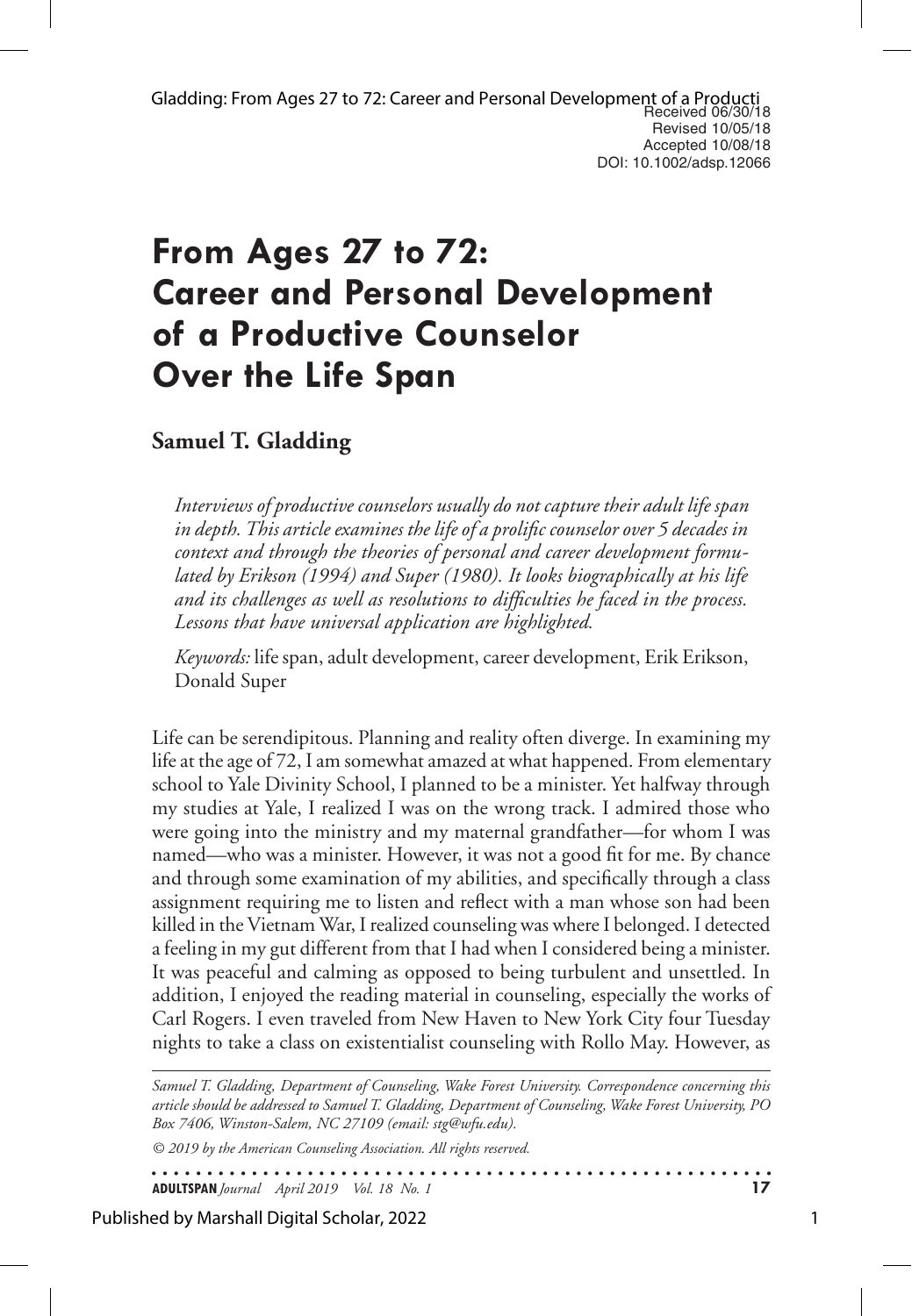much as I liked counseling and embraced it as a profession, I did not see the road of productivity ahead, at least to the extent it happened.

Part of my focus in this article is to document my life over 5 decades (1972 to 2018) from the theoretical perspectives of Erik Erikson (1994) and Donald Super (1980), without repeating what has already been written (e.g., Henderson & Montplaisir, 2013). I particularly want to examine some challenges and struggles I faced that, although unique in content, may be universal in nature. My purpose is to help other counselors, especially those just beginning their clinical journey, understand more thoroughly the nature of adult development. I will frame this life story using Erikson's and Super's contention that self-concept changes over time and develops because of challenges, growth, and experience. As such, personal and career development are lifelong.

In looking at my development, I will briefly discuss the intersection and interaction of wishes, hopes, disappointments, successes, and selfconcept. The juxtaposition of these entities affect a counselor's personal and professional growth. The road of life is not linear but rather a series of ups and downs that are dependent on many variables, such as environment, acquaintances, opportunities, and, in some cases, luck or happenstance (Krumbolz & Levin, 2010).

### **ERIK ERIKSON'S AND DONALD SUPER'S STAGES OF PSYCHOSOCIAL AND CAREER DEVELOPMENT**

Erikson (1994) formulated a theory of eight stages of psychosocial development. His model examines psychological crises that occur and need to be resolved in these stages. He gives an age range for each. The first five of Erikson's stages examine growth from birth through age 18. The last three—intimacy versus isolation, generativity versus stagnation, and ego integrity versus despair—are longer in length, build on the first five, and cover the life span from ages 18 to 65 and above. These stages are especially relevant to the tasks counseling professionals face. They are navigated differently by everyone and yet have common elements essential for each person.

Super's (1980) theory of five life stages, as related to career development and self-concept, is complementary in many ways to Erikson's model. The first two stages—exploration and growth—go up to age 24, with children, adolescents, and young adults developing a self-concept and making tentative choices about a career based on classes, work experiences, and hobbies. The last three stages—establishment, maintenance, and decline—involve entry-level skill development, stabilization through work experience, continued adjustment to improve one's position, and finally, decline or reduced output. These last stages can be thought of as maturing from a new professional to a seasoned or mature one. Ideally, in the process, people make contributions to a profession while

**18 ADULTSPAN***Journal April 2019 Vol. 18 No. 1*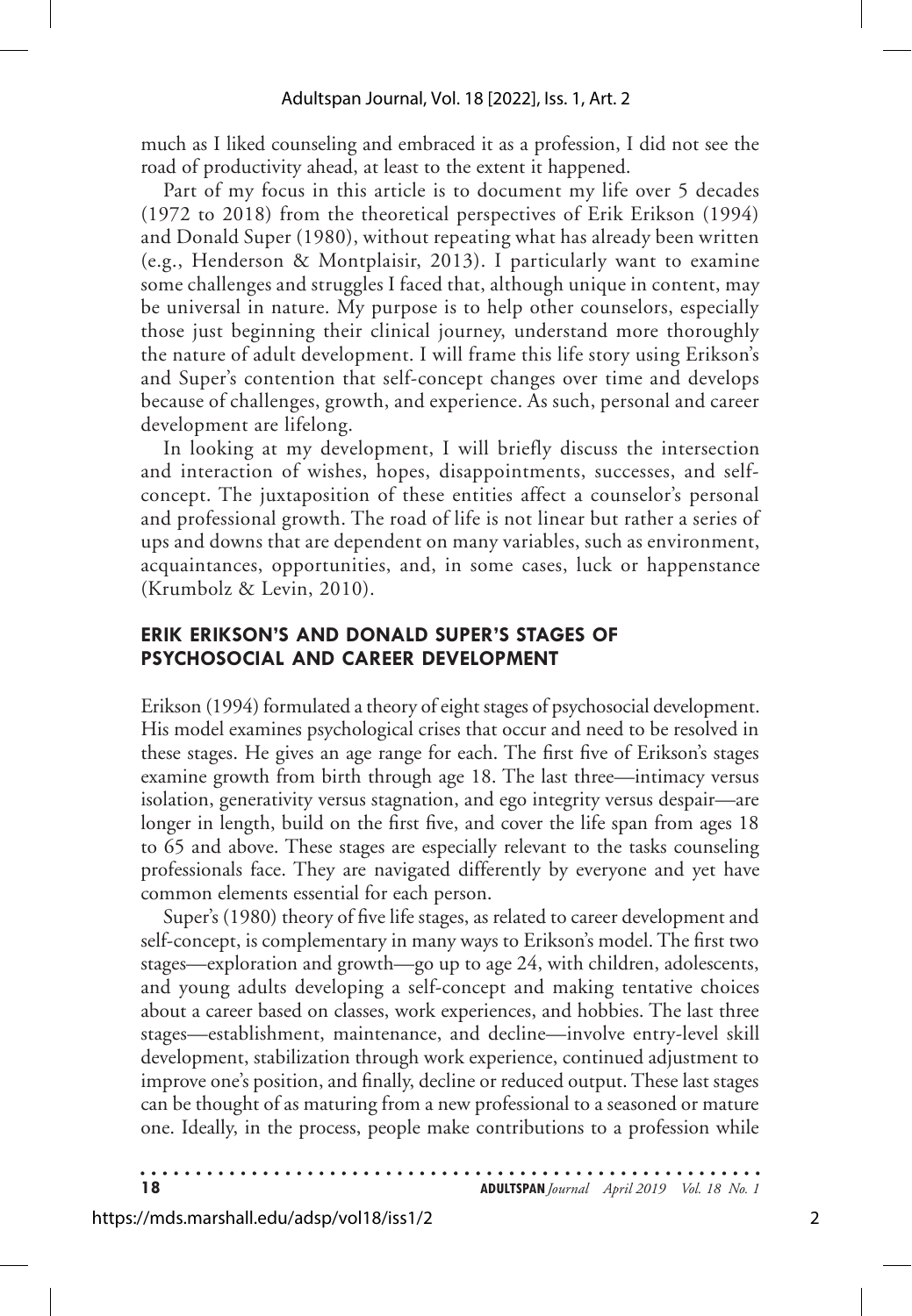developing new skills, holding their own against the competition, making the most of opportunities, accepting limitations, and finally, finding and developing nonoccupational roles.

There are multiple ways of responding to and resolving some of the crises of adulthood, according to Erikson (1994) and Super (1980). They offered excellent overall guidelines and directions for living a healthy life. However, individuals vary. Thus, the journey of life cannot be reduced to a formula. Actions and reactions of others fluctuate.

# **MY STORY THROUGH THE LENSES OF ERIKSON AND SUPER**

*Erik Erikson*: Intimacy versus isolation (ages 18–40)—a period that centers on forming intimate, loving relationships with other people or isolation from them.

*Donald Super*: Establishment (ages 25–44)—a period of establishing entry-level skill building and stabilization through work experience.

It was 1972. I was 1 year out of a master's degree in counseling at the age of 27. I was single, held a bachelor's and two master's degrees, was working at a rural North Carolina mental health center, and had friends. I had also experienced a recent broken engagement from which I was still recovering emotionally. In addition, I was preparing to go into the Army to fulfill my ROTC (Reserve Officers' Training Corps) obligation. I had just come back from a trip to Hawaii where the major professor in my counseling master's program had invited me to present the results of my thesis with him at the annual conference of the American Psychological Association. To my delight, the paper not only had been accepted but had been published in the conference proceedings. I was second author. It felt good to get a byline, especially while wrestling with depression from the breakup and getting my life back on track.

What next? I wondered. I was about to leave for Fort Lee, Virginia. I realized while stationed there I would have comradery with fellow army officers and a great deal of physical activity, but little else. Thus, I steeled myself cognitively and emotionally for the training ahead, and I worked out. However, just before leaving, I discovered while reading the *Personnel and Guidance Journal* (now the *Journal of Counseling & Development*) that they were publishing poetry written by counselors. I had been writing poems in addition to my clinical notes. The emotions in the sessions had spilled over into verse. Thus, I submitted a poem and packed my gear.

While at Fort Lee I was informed that my verse, "Reality Sits in a Green Cushioned Chair," was going to be published in the journal (Gladding, 1973). I let out a "Hooah!" which was an Army expression for "Hoorah." (That is about as emotional as it got in the army back then.) It was nice to receive acceptance with acknowledgment. I did not recognize it at the time, but my identity was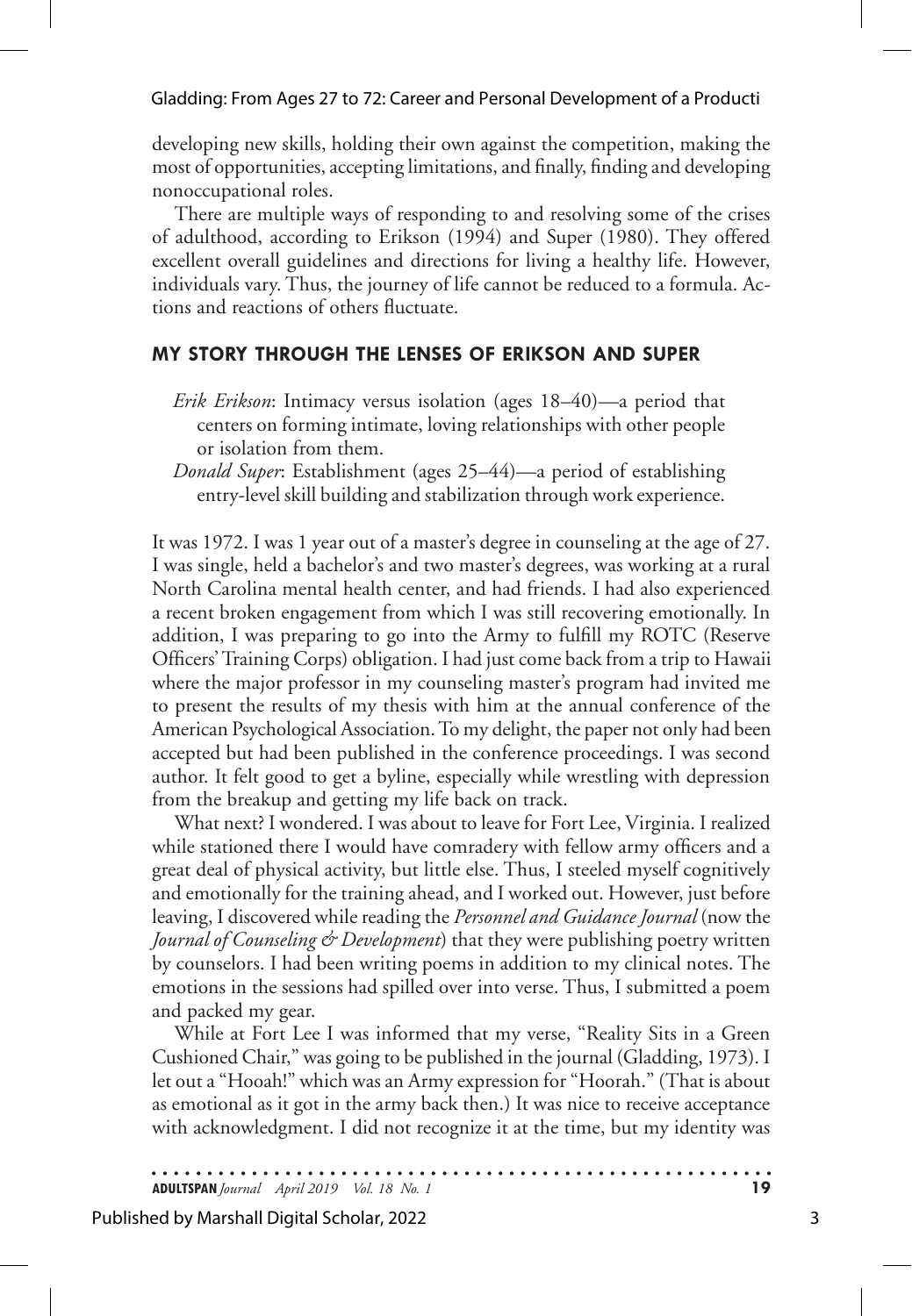about to change from being a first-line clinician to being an author, and not just an author, but also a very productive one.

When my military service was up, my energy returned to being focused on civilian life and the clinic where I worked. I continued to develop skills, but I was restless. I had had a taste of acceptance from two outside sources that differed greatly from my work environment. I was curious if there was more. Thus, I concentrated on seeing clients, dating, and making new friends, as well as writing. I found myself (despite my inability to spell) conceptualizing articles and polishing poems that I scratched out at work or late at night. I read the counseling journals voraciously and, because I thought more knowledge would make me better, I began working on my doctorate. I put my energy into what I could control (i.e., studying and writing) while trying to shape my social environment to promote friendships and intimacy.

Nothing happened on the dating scene. However, I finished my doctorate while working part time, moved to becoming an instructor of psychology at the local community college, and then completed an 18-semester-hour postdoctorate in psychology. In this process of borrowing money and taking time away from some social activities, I achieved academically. My father then reminded me that I could not be a promising young man forever, so at age 32, I applied for positions in counselor education nationwide. It was a process I could control only through writing letters and trying to publish. Persistence paid off, albeit slowly. After almost 2 years, dozens of letters, and a lot of frustration, I landed an assistant professorship at Fairfield University. "Ah," I thought. "I now have an established professional identity that feels comfortable like a good suit of clothes." I had achieved what Super (1980) described in his life career rainbow theory as a worker, citizen, and leisurite. However, other roles I wished to have were missing.

At 34, I still lacked companionship and intimacy, although I had established what Super referred to as entry-level skills and stabilization. The ironic part, I thought, was that although I had moved up the career ladder, it had not opened up social opportunities. I was surprised. I thought one opening might lead to another, and although sometimes that happens, it did not for me. My move to my new position in Connecticut, instead of opening up doors, made the situation worse. I landed in late summer in a community where my neighbors were less than friendly and my departmental colleagues had considerable friction with one another. Thus, I found myself with a house, a car, a dog, and plenty of time by myself as winter set in. In other words, I was alone except for occasional letters and telephone calls from family and friends back home. After trying to deny my circumstances, I realized that I had to find a strategy to survive and hopefully thrive. Otherwise, I needed to give up or go somewhere else. I decided developing a strategy to succeed was the best solution.

After considering options, I thought structuring my time might help. Indeed, as I would read later, structuring your time is one of the best moves a person

**20 ADULTSPAN***Journal April 2019 Vol. 18 No. 1*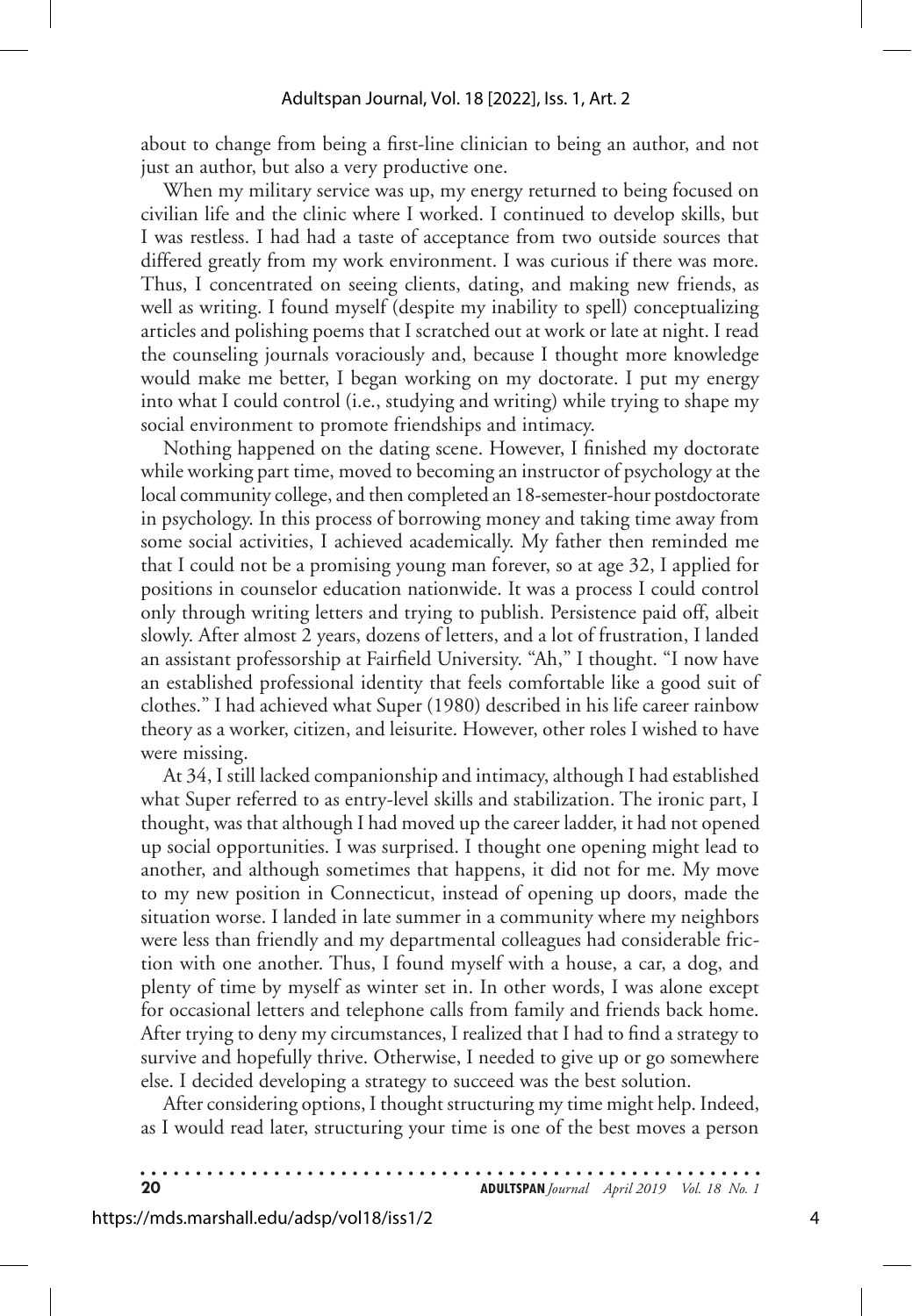#### Gladding: From Ages 27 to 72: Career and Personal Development of a Producti

can make to be productive and creative (Csikszentmihalyi, 1996; Tharp, 2006). I taught at night and did not have to be at work until about 3 p.m. and only 3 days a week. With that much free time, I could explore many opportunities. My best option for constructing the time, I thought, was writing because it was something I had a modest record in doing and it was a requirement of being an academic. To make the experience as meaningful as I could, I played a game with myself. I pretended I had been taken prisoner by a foreign entity and the only things the enemy had given me were a notepad, two pencils, and a typewriter (the time was BC—before computers). If I was to do anything worthwhile and make my experience meaningful, I had to write. Therefore, I wrote every day after breakfast, with my dog at my side, and in the early afternoon after lunch, with the dog usually outside. I always took breaks after 2 hours and went for short walks to clear my mind, exercise my body, and reflect. Then, it was off to teach at the university. On the weekends, I gave myself a break from writing and went to athletic contests, attended church, did yard work, watched television, and prepared for classes.

The results of this routine were surprising and gratifying. Although I had published a few refereed articles up to this time, I had six articles accepted for publication in the 1st year of the new routine—three in the flagship journal of what is now the American Counseling Association (ACA). The next year, four were accepted, and in the 3rd year, there were seven. I had found a rhythm and success. I was being reinforced for something I enjoyed doing given that I was writing about topics I knew, specifically family counseling, the creative arts, and humor. I was using the emotional as well as cognitive and behavioral sides of me—something I had not done much since before my army experience and doctoral studies.

I also took time to attend singles events wherever I could find them. At one, I met Claire, my future wife. Thus, scholarly writing and romance became a part of my life. Although rather late in Erikson's intimacy stage, at age 40, I married.

*Erik Erikson*: Generativity versus stagnation (ages 40–65)—"making your mark" on the world through caring for others as well as creating and accomplishing things that make the world a better place. *Donald Super*: Maintenance (ages 45–64)—a continuous adjustment process to improve position.

With a new marriage, I settled into a different lifestyle. Up to this point, I had lived by myself and done as I pleased. Now, there was Claire, 5 years my junior. We both wanted a family. Therefore, we tried and were fortunate. In 11 months, we had a son. We were thrilled, adjusted our routine, and were perpetually sleepy and tired. The same April of our son's birth, I was promoted to full professor at the University of Alabama at Birmingham, where we had moved after 3 years at Fairfield. I had gone from an assistant to a full professor

**ADULTSPAN***Journal April 2019 Vol. 18 No. 1* **21**

#### Published by Marshall Digital Scholar, 2022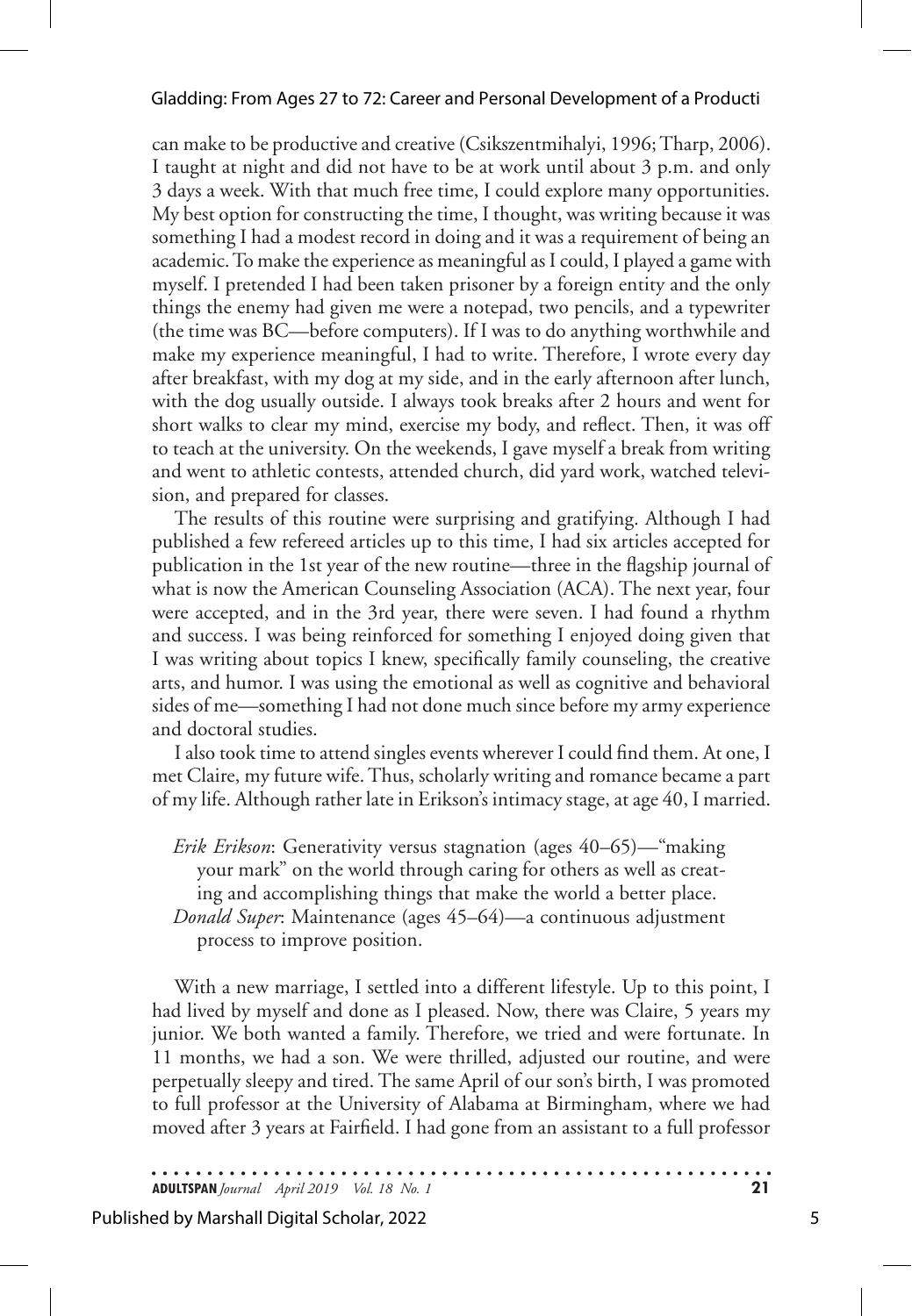in 6 years, having published an edited book and written 33 refereed articles during that time. I was amazed at the number of publications I had authored in such a relatively short time. However, I think it was because I wrote what I had an affinity and passion for and I had set up a method for accomplishing it. My drive was internal. Regardless, I had a celebration dinner the night I found out about my promotion, feasting on Captain D's fish with our dog, because Claire was too tired to join me and our newborn was sleeping. It was funny (and I actually laughed) because I thought major life achievements were usually commemorated with Champagne, caviar, and a party.

As time went on, I continued to write and developed different writing games to help me. For instance, I would stop in midsentence sometimes so I would have to complete the thought when I came back to the manuscript. The unfinished sentence was an Ernest Hemmingway technique, and allowed him, and now me, to begin fresh the next day. I also tried to see how many words could describe the same action and then use them all in what I was writing. I employed metaphors to do the hard work of clarifying concepts and to enliven the process of writing as well. I kept a pad and pencil on my nightstand so if a thought came during the night, I could wake up and write it down. Sometimes I laid manuscripts aside to give both them and me a break. Occasionally, I said goodbye to them. More frequently, I reunited with them after some time and gave them a different focus.

However, writing was now only a part of my life. There was much more to it and many other responsibilities. Twenty months after our first child, a second son arrived along with a bit more stress and less sleep. Hmmm, I did not remember Erikson (or any other theorist) mentioning the lack of sleep that goes with starting a family. However, I continued to write for the love of writing more than anything else. It was fun, but with two young children and my much taxed wife in the house, at age 43, I needed a new strategy for being productive. Thus, I decided to structure my writing around times when the children were not active and leave time to devote to the family, such as meals, play, bath, and bed. Some days, I barely wrote two sentences, but other days were better. I was now aided by having purchased a computer that had a spell-check program and by learning a lot of new information, which came with having to teach new courses. (I taught 27 different courses during my first 9 years as an academic at Fairfield and University of Alabama at Birmingham—whew!)

To make matters more exciting and relevant to my work, I joined a private counseling practice. Then, through persistence, I garnered a contract for my first book (after initially getting turned down quite bluntly by the leading publisher of the day. I might still have a few feelings about that.) While working on the book, my output of journal manuscripts declined. (The average of five or more articles a year during my first 6 years as a professor was excessively demanding). My personal and professional lives informed each other about what needed to be done and when. I also became editor of *The Journal for Specialists in Group* 

**22 ADULTSPAN***Journal April 2019 Vol. 18 No. 1*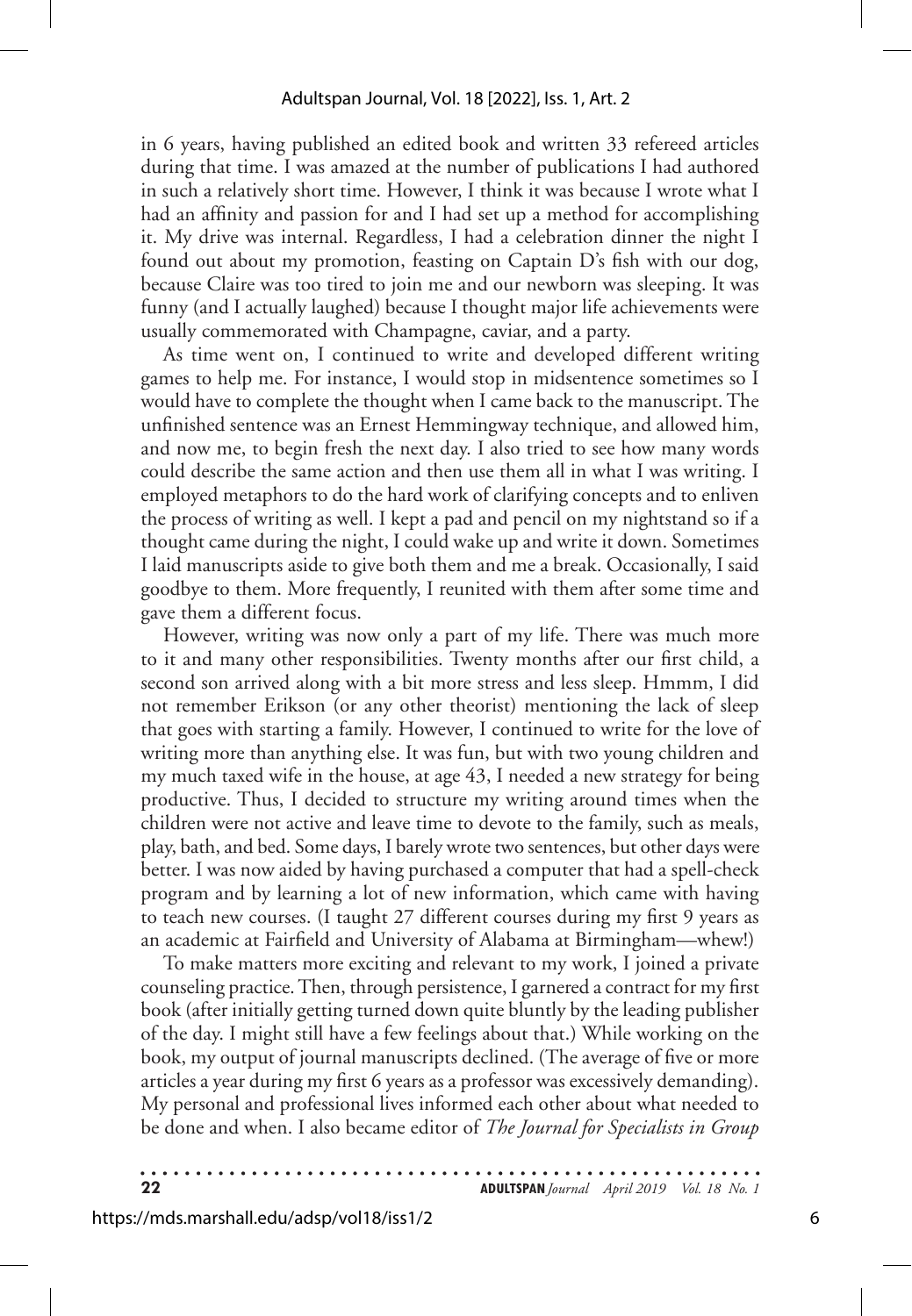#### Gladding: From Ages 27 to 72: Career and Personal Development of a Producti

*Work* because I realized much of my involvement in intimacy and generativity involved groups, and I thought as an academic and now a writer that it was something I should do. I had a faith tradition that emphasized giving to others, too. Thus, I worked my life into a ritual as much as possible. It was satisfying and productive. Unfortunately, I never knew ahead of time what a typical day would look like even when I had carefully planned it. However, if it did not go as I expected, I adjusted. I kept my energy and focus on what was possible, such as calling friends for help when needed. Life was not always predictable.

Sure enough, a major unpredictable event occurred. It was in the form of a telephone call one Sunday afternoon from the president of Wake Forest University. He invited me to take a position as his assistant. I had earned two degrees from Wake Forest, and so, after talking it over with Claire, I responded, "Yes." Thus, in 1990, Claire—now pregnant with our third child—and I (at age 45) moved to Winston-Salem, North Carolina. I used my diplomatic and writing skills while working for the university president and also teaching part time in the counseling graduate program. On my first yearly review, the president said I used too many adjectives in the correspondence I crafted for him. Therefore, I cut out adjectives. In the 2nd year, he mildly complained about my use of adverbs. They immediately disappeared from his letters. (Claire thought he might target gerunds the 3rd year, but he did not.) The outcome of this experience was that I learned to be more direct in my writing.

After 7 years, I was promoted to associate provost and used the same strategy for working and writing as I have described, except as the children grew older my writing often occurred between 10 p.m. and midnight. Claire was insistent that we should talk for half an hour a day because she had heard (from me no less) that most couples talk only about a fraction of that. I thoroughly believe a key to a productive life is flexibility mixed with good communication. I think Erikson and Super would back me up, but I do not know how they scheduled their time when they were developing their theories. (It would make an enlightening study—an interesting dissertation!)

After 17 years in the administration, I voluntarily returned to the faculty at Wake Forest rather than move on to another university for a step up in administration. It was a good decision because, although I handled administrative tasks well, I did not enjoy them a lot. Thus, I transitioned to chairing the university's new counseling department. (It was one I created, having been in the provost office.) I also continued to write (mostly books) as our children grew and my marriage with Claire matured. At the same time, I began taking on more leadership positions, especially in ACA—for example, becoming the association's president. It made life more fascinating and complete (although it involved a lot of traveling and lost luggage). Although the energy and effort involved with leadership were taxing, the benefits were great. Through these leadership positions, I kept up to date on what was happening in the field of counseling, and that knowledge improved the quality of my scholarly contributions to the literature.

**ADULTSPAN***Journal April 2019 Vol. 18 No. 1* **23**

7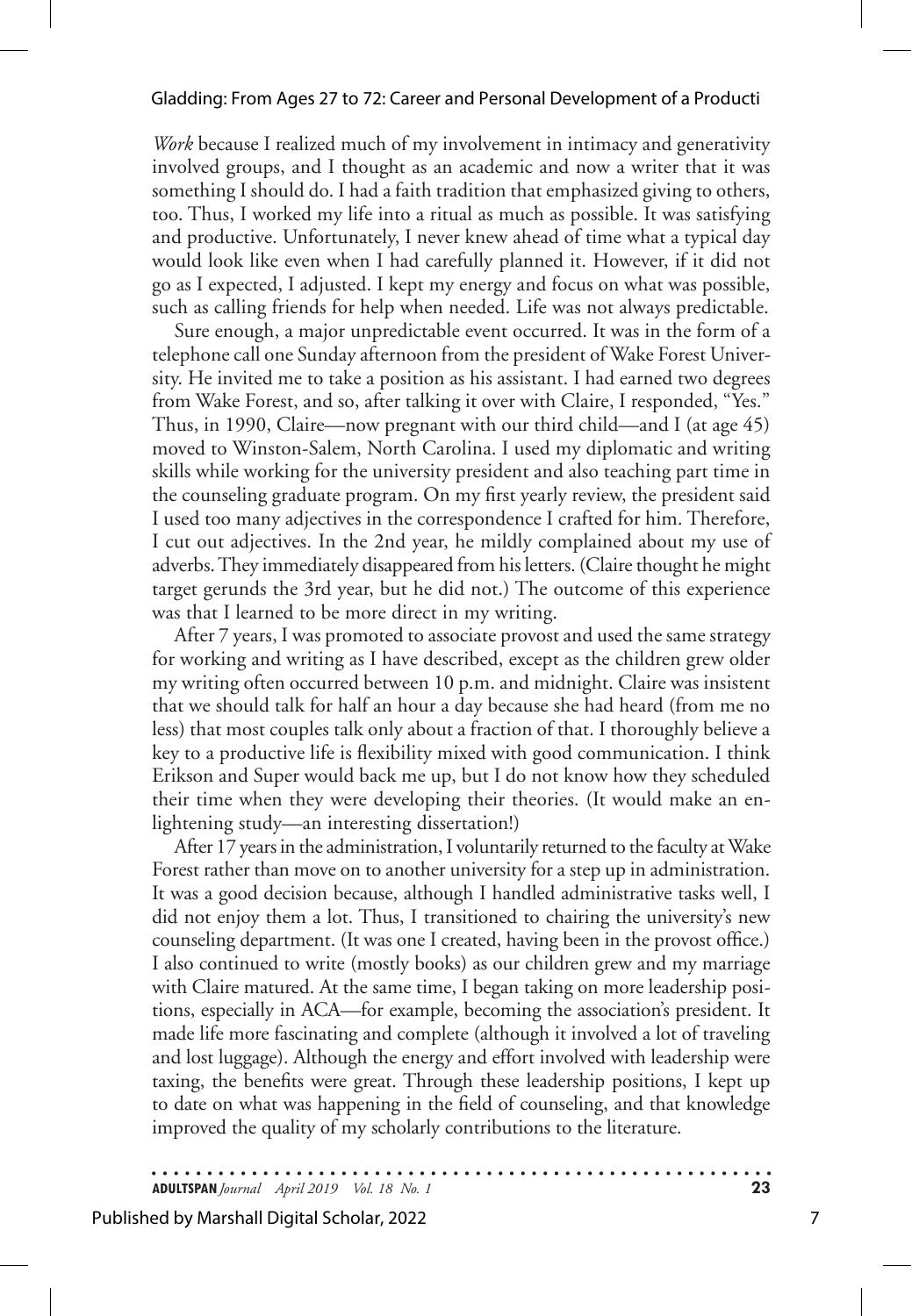- *Erik Erikson*: Ego integrity versus despair (ages 65+)—reflecting on one's life and either moving into feeling satisfied and happy with one's life or feeling a deep sense of regret.
- *Donald Super*: Decline (ages 65+)—reduced output, prepare for retirement.

In 2010, I became officially old enough to retire. However, I realized the young-old (ages 65 to 75) are not that different from people in their early to mid-60s. Therefore, I continued teaching, writing, and providing service to others as a full-time faculty member. It was a good decision because physically and mentally I delighted in what I was doing and was able to do.

My scholarship continued to be what it had been in the 1990s and 2000s in generating articles (this time with some junior faculty instead of just by myself) and writing or revising a stable of books (35 revisions of 15 books). However, a new medium came into my life: video and film. I had made a couple of films before, one for an ACA division and one for my department at University of Alabama at Birmingham, but I had never delved deep into the process. In a serendipitous move, I met the acquisition editor of Alexander Street Press. She footed the bills for the first four films I made on counseling. Then, ACA got into the video business and began to film my sessions at conferences. At about the same time, Wake Forest acquired the documentary film department at the University of Florida. Thus, just as poetry in counseling had come along at an opportune time in the 1970s (I eventually published 45 poems in counseling journals), video and filmmaking came along in the 2000s. I seized the moment, which illustrates how the decade of 2010 grew more fulfilling and cinematic (literally) for me.

In this last decade, I have also been able to travel more, especially as an academic. I have taken graduate counseling students abroad to study Freud, Moreno, Adler, and Frankl in their native city of Vienna. I have been a Fulbright specialist twice (China and Turkey) and have taught a course on creativity in Copenhagen. In addition, I received what is known as the Hatch Prize at Wake Forest to study humor and mental health at Oxford. (Claire's reaction was "Did anyone else apply this year?") I have also been invited to keynote or deliver presentations in the Philippines, Singapore, Malaysia, and Ireland, and I have been fortunate enough to address every counseling association conference in the United States except one.

Although all of these events have been fulfilling, I now realize that my energy is less than it was and my vision and hearing are not as sharp as they once were. Furthermore, I am aware that while my mind is still good, my body, like an older car, is not running as smoothly as it once did. I have had prostate cancer (treated and cured with radiation), a hip replacement (that seems to have worked just fine), and an intestinal blockage (that required two operations to fix—ouch). Thus, I am not the same person at 72 as I was at 27. However, despite the

| - 24 | <b>ADULTSPAN</b> Journal April 2019 Vol. 18 No. 1 |  |
|------|---------------------------------------------------|--|
|      |                                                   |  |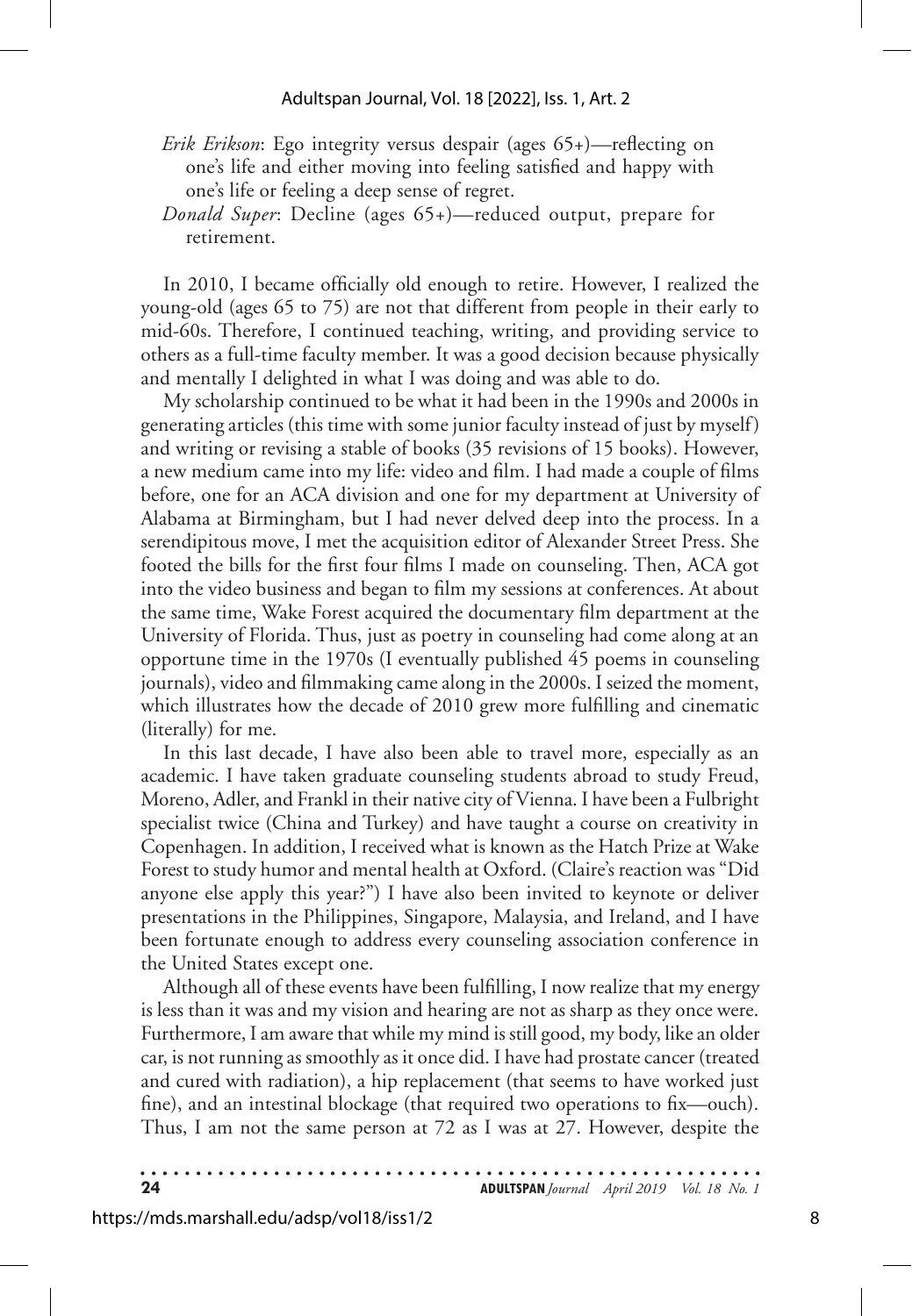#### Gladding: From Ages 27 to 72: Career and Personal Development of a Producti

decline that Erikson and Super correctly predicted, I am still productive and have projects planned for the next few years. I think I have gained wisdom, which Erikson would say is a virtue of ego integrity. I am as happy and satisfied as I have ever been. I look forward to continuing to nurture and support the next generation of counselors and counselor educators wherever they may be. I look forward to supporting my now grown children in any way I can and, of course, continuing to care for Claire.

### **CONCLUSION**

Erik Erikson's (1994) and Donald Super's (1980) conceptualizations of the life span and career development are idealistic and heuristic. They are idealistic in pointing out idyllically how people develop as they age personally and professionally. They are heuristic in inviting an assessment of how well individuals go through the stages each theory outlines, especially in adulthood when there may be considerable uncertainty and unpredictability in life. In evaluating my own life, I realize that the ideal did not always manifest in reality, some stages were not on time, and there was some overlap of stages. For example, intimacy and generativity definitely overlap. However, Erikson and Super provided guidelines on how life at its best might unfold along the personal journey and the career journey.

I have written this piece because I think it is important to know how counselors experience adulthood and how they adjust given their knowledge of the various developmental theories that they are expected to comprehend and teach. Although my life story is unique, it has universal aspects to it. For instance, the strategies for writing I have laid out are applicable to many counseling professionals. The use of humor and flexibility in dealing with life circumstances, such as having young children and a career, are also universal responses that can be taken away from this article.

I have also written this article because I am interested in contributing to the research literature about strategies for living a productive life as a counselor from a qualitative stance. Knowledge of how individuals handle both the predictable and unanticipated events in life may be helpful for those just starting a career. They can serve as a road map. After all, the reason I applied to be a Fulbright specialist was because I saw one of my heroes in the counseling world, C. Gilbert Wrenn, do it, and I thought it probably broadened his worldview on the multicultural and social justice aspects of life. It certainly did mine!

Theories, happenstance, and accomplishments do not explain or measure a life fully. Rather, more internal processes such as motivation, resilience, ability, planning, and persistence may be more effective in contributing to the adult identities we eventually take on. In some cases, new environments and kind acts of providence allow us to work differently and more productively. Of course, there are also new technologies and theories. I would never have dreamed of